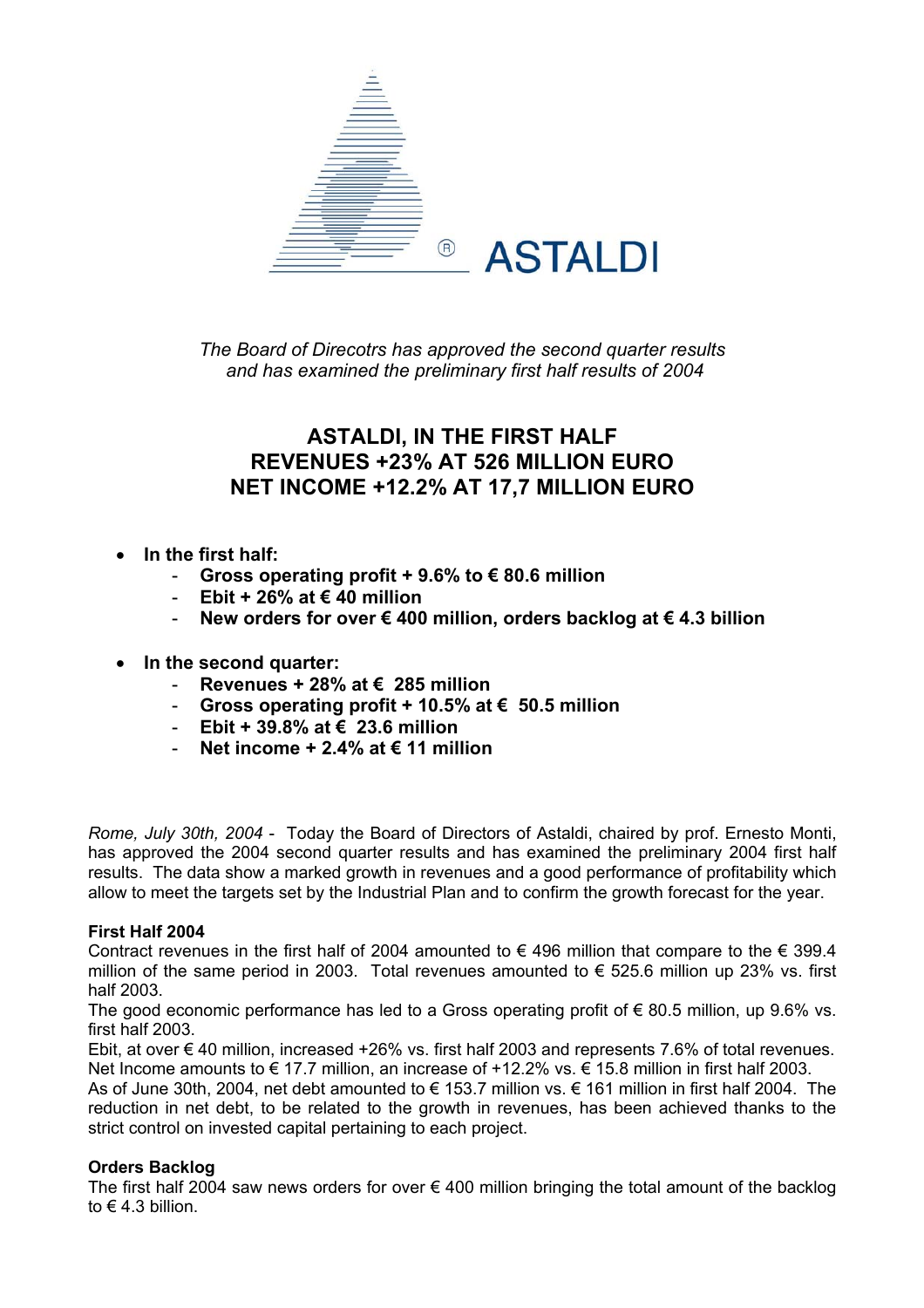The orders backlog only includes contracts that are signed and which have financial coverage. Therefore, the present orders backlog still does not include contracts in project finance, such as the Milan Subway Line 5 and the Rome - Appia Antica Underpass, for which Astaldi has been named sponsor.

Furthermore, on July 29th, 2004 Astaldi won the concession contract for the construction and operation of the new Hospital in Naples (Ospedale del Mare) for an amount of € 187 million in construction and over € 660 million for 25 years of operations; the new contract will be included in the orders backlog in the third quarter of the year.

On foreign activites, it should be mentioned that the Government of Venezuela allocated full financing resources to the third tranche of the Puerto Cabello-La Encrucijada contract. Moreover, the positive trend in new orders acquisition is continuing in Romania, in the US and in Central America.

#### **Second quarter 2004**

Total revenues amounted to € 285.4 million, up +28% on 2Q 2003, of which € 269 million refer to contract revenues.

Gross operatine profit stands at 50.5 million, +10.5% vs. 2Q 2003, and represents 17.7% of total revenues.

EBIT increased +39.8% to  $\epsilon$  23.6 million (vs.  $\epsilon$  16.9 million in 2Q 2003) resulting in a 8.3% on total revenues.

Net income amounted to  $\epsilon$  11 million, +2.4% vs. 2Q 2003.

\*\*\*

The Board of Directors has also nominated as member of the Board Giuseppe Cafiero in replacement of Bruno Lecchi.

#### *For further details, please contact:*

*ASTALDI Alessandra Onorati IR manager Tel. +39 06 417 66 389*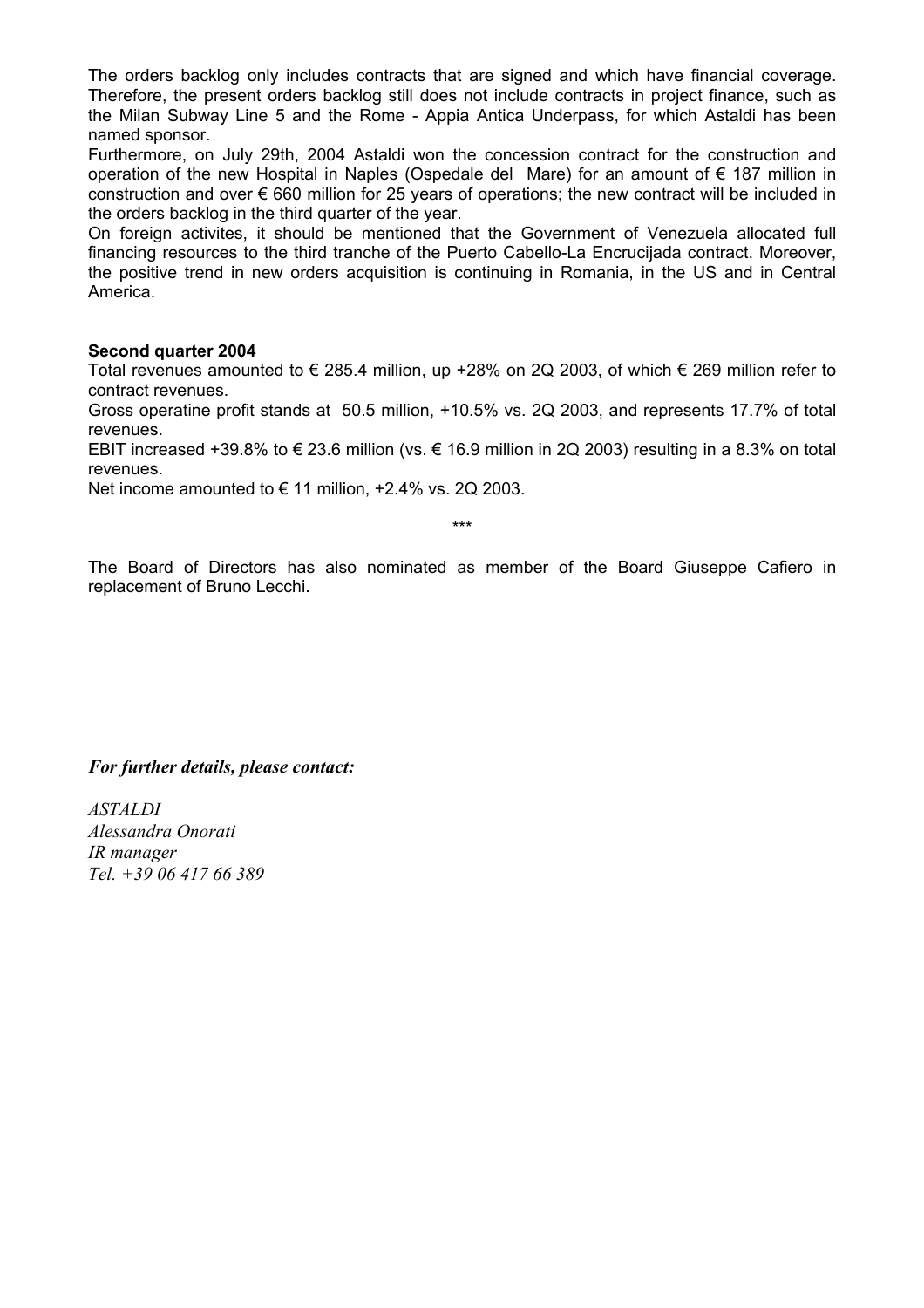# **Reclassified Consolidated Balance Sheet**

| (Euro/000)                                  | June 30<br>2004          | March 31<br>2004       | December 31<br>2003 | June 30<br>2003 |
|---------------------------------------------|--------------------------|------------------------|---------------------|-----------------|
| Net intangible fixed assets                 | 50,875                   | 54,259                 | 52,191              | 48,996          |
| Net tangible fixed assets                   | 106,634                  | 104,941                | 106,318             | 101,918         |
| Equity interest                             | 28,622                   | 28,356                 | 28,361              | 31,841          |
| Other net fixed assets                      | 15,525                   | 15,615                 | 16,296              | 18,284          |
| Total net fixed assets (A)                  | 201,656                  | 203,171                | 203,166             | 201,039         |
| Inventories                                 | 33,437                   | 37,158                 | 41,316              | 41,576          |
| Works in progress                           | 225,142                  | 208,671                | 187,373             | 224,125         |
| Trade receivables                           | 251,501                  | 242,045                | 217,355             | 249,959         |
| Other assets                                | 225,969                  | 225,892                | 207,542             | 218,609         |
| Advances                                    | (93, 690)                | (97, 912)              | (84, 919)           | (124, 789)      |
| Sub total                                   | 642,359                  | 615,854                | 568,667             | 609,480         |
| Suppliers' payables                         | (215,981)                | (203, 476)             | (196, 399)          | (209, 116)      |
| Other liabilities                           | (132, 887)               | (126, 599)             | (142, 832)          | (136,061)       |
| Sub total                                   | $\overline{ ( }348,868)$ | (330, 075)             | (339, 231)          | (345, 177)      |
| <b>Working capital (B)</b>                  | 293,491                  | 285,779                | 229,436             | 264,303         |
| Employees' severance indemnity              | (12, 483)                | (12, 699)              | (12, 189)           | (11, 745)       |
| Contractual risks fund                      | (63, 034)                | (50, 516)              | (51, 599)           | (55, 498)       |
| Other funds                                 | (29, 575)                | (26, 665)              | (13, 220)           | (16, 034)       |
| Total funds (C)                             | (105, 092)               | (89, 880)              | (77,008)            | (83, 277)       |
| Net invested capital (D)=(A)+(B)+(C)        | 390,055                  | 399,070                | 355,594             | 382,065         |
| Liquidity and current financial receivables | 125,908                  | 117,240                | 149,983             | 156,165         |
| Non current financial receivables           | 85,662                   | 67,790                 | 73,021              | 42,293          |
| Medium/long term indebtedness               | (83, 187)                | (89, 815)              | (96,099)            | (121, 781)      |
| Short term indebtedness                     | (140, 755)               | (119, 077)             | (105, 219)          | (87, 282)       |
| Eurobond                                    | (150,000)                | (150,000)              | (150,000)           | (150,000)       |
| Own bonds                                   | 8,715                    | 6,053                  |                     |                 |
| Net indebtedness (E)                        | (153, 657)               | (167, 809)             | (128, 314)          | (160, 605)      |
| <b>Group net equity</b>                     | 235,672                  | 231,239                | 227,122             | 221,466         |
| Minority interests                          | 726                      | 22                     | 158                 | (6)             |
| <b>NET EQUITY (G)=(D)-(E)-(F)</b>           | 236,398                  | 231,261                | 227,280             | 221,460         |
| Personal guarantees                         | 1,592,067                | 1,632,083              | 1,695,806           | 1,651,819       |
| Risk of recourse from factors               | 92,337                   | 69,320                 | 86,168              | 128,584         |
| Other memorandum items                      | 29,660                   | 29,660                 | 29,660              | 27,452          |
| Collateral security                         |                          |                        |                     | 43,969          |
| Third party guarantees in our favor         | 25,170                   | 22,918                 | 22,189              | 42,219          |
| <b>Total commitments and guarantees</b>     | 1,739,234                | $\overline{1,}753,981$ | 1,833,823           | 1,894,043       |